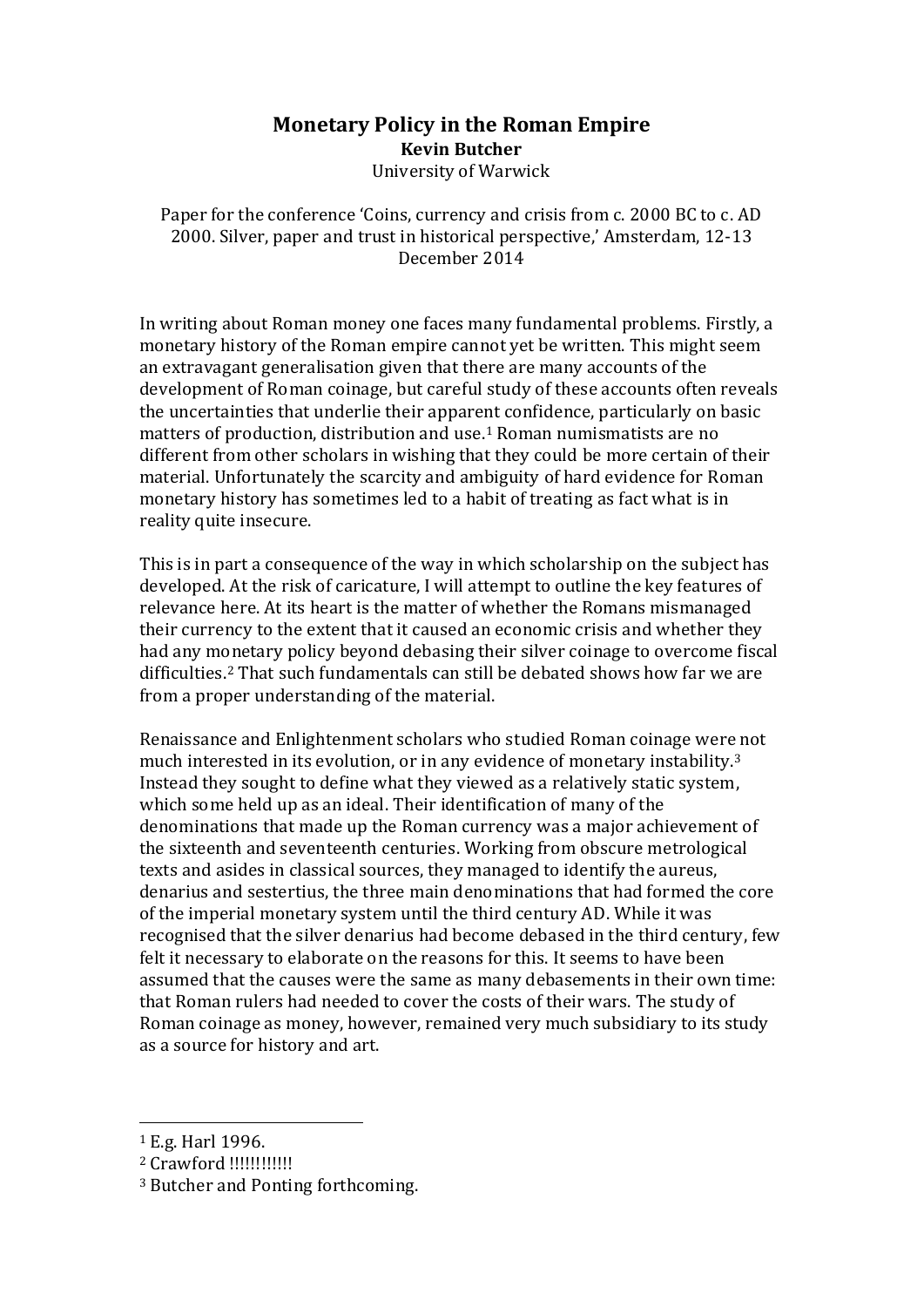A key figure in the history of scholarship on Roman monetary history is Theodor Mommsen (1817-1903). Mommsen was attuned to the possibility that the changes he could observe in the coinage could have been the consequence of monetary or fiscal problems, and his interpretations still deserve study to this day. Though most of his monumental *Münzwesen* concentrates on the coinage of the Roman Republic, he also provided a comprehensive account of the development of imperial coinage, backed up by data in the form of both ancient texts and archaeological finds.<sup>4</sup> He also argued from comparative historical cases in more recent times. His account was the first serious attempt to create monetary history from Roman coins. It charted the gradual decline of the Republican and early imperial monetary system and the 'crisis' of the third century, which in turn led to the monetary systems of late antiquity. These late antique systems that were much less well-understood than the earlier one, and to this day most of the denominations remain obscure in both name and their relationship to one another.

One mystery that Mommsen attempted to solve concerned the face value of a silver coin that was introduced by the emperor Caracalla in AD 215. This coin was important, because it became the main denomination to be issued for most of the third century. Previous scholars had viewed the coin as just another sort of denarius, heavier than the normal one. Some had suggested that because it weighed 1.5 times the weight of the normal denarius, this 'heavy denarius' had been worth 1.5 times more than the normal one. Mommsen dubbed the coin the 'antoninianus' and proposed that it had been created by Caracalla to serve as a double denarius. Effectively its introduction represented a debasement. Observing that his antoninianus became increasingly debased during the third century until it was little more than a copper coin, and noting that these heavily debased coins appeared in large numbers in hoards, Mommsen proposed that the new denomination had been responsible for high inflation that resulted in the 'collapse' of the old monetary system. He drew a parallel with modern paper currency, and in the French translation of the *Münzwesen* the parallel was made even more explicit: the antoniniani were like the French *assignats* that had caused extraordinary hyperinflation at the end of the eighteenth century. <sup>5</sup> The reader could scarcely doubt that the antoninianus was a hyperinflationary coin. As such, it occupied the liminal space between the monetary system of the Republic and early empire on the one hand and that of late antiquity on the other.

Though it provided an explanation for the apparent collapse of the early imperial monetary system, many students of Roman coinage in the nineteenth and early twentieth centuries remained unconvinced that the antoninianus was an overvalued double denarius.<sup>6</sup> Only Mommsen's name for the coin was preserved, though he was rarely acknowledged as the original authority. During the 1920s, however, the double denarius gained influential converts, none more so than Harold Mattingly, one of the authors of the standard catalogues of Roman coins,

<sup>4</sup> Mommsen 1860.

<sup>5</sup> Mommsen 1860: 830; 1870: 147.

<sup>6</sup> On the history of thought about this denomination, see Butcher forthcoming.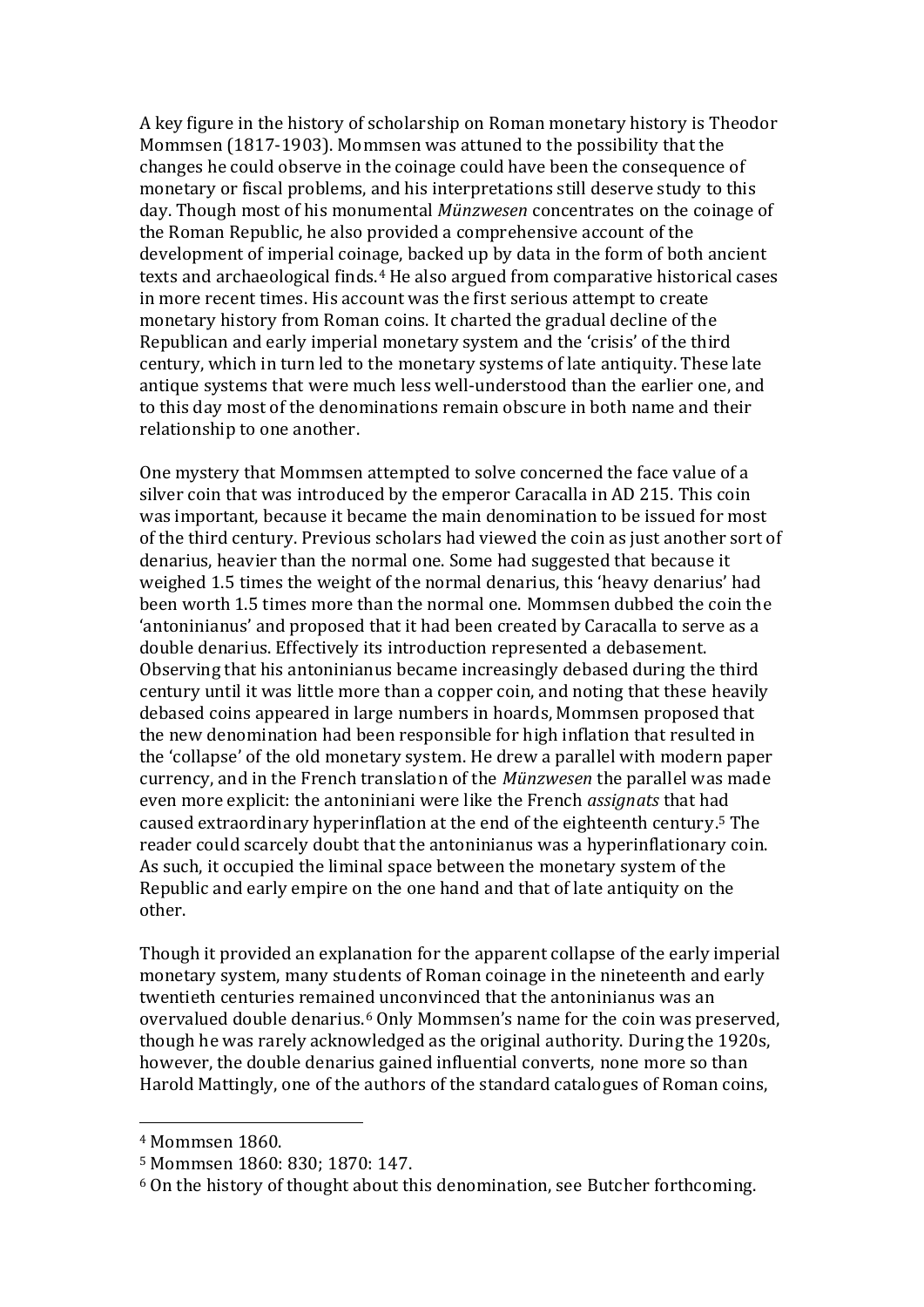*The Roman Imperial Coinage* and *A Catalogue of the Roman Coins in the British Museum*. His accounts of the ensuing hyperinflation were clearly coloured by the European hyperinflations of the 1920s, and those events may have been decisive in helping him to change his opinion – previously he had espoused the idea that the antoninianus was a 1.5 denarius coin.<sup>7</sup> Modern hyperinflation, particularly that experienced in the Weimar Republic in 1923, was seen as the model for what had happened in the third century by many scholars working in the 1930s and 40s. <sup>8</sup> By introducing the antoninianus, the Romans had destroyed their admirable currency in gold, silver, brass and copper.

The period from the 1950s to the 1980s saw the consolidation of what might be termed the 'substantivist' or 'primitivist' view of Roman coinage, which dominated thoughts about Roman currency up to the beginning of the present century. <sup>9</sup> While the antoninianus had already gained widespread acceptance as an inflationary double denarius and a leading cause of an economic crisis in the third century, it was noted that debasement of the silver coinage had occurred much earlier, beginning in the reign of Nero (AD 54-68). If such earlier debasements were not monetary adjustments (now deemed too subtle for the ancient mind to conceive), what had caused them? It was argued that the Romans had no notion that an increase in the money supply or a debasement of the coinage might cause inflation. Indeed, anything that seemed like an economic or monetary explanation for changes to the coinage was dismissed as incredible.<sup>10</sup> Some allowances were made for Rome's first emperor, Augustus, who was considered to be the architect of the imperial coinage and was credited with some financial acumen. But proof that Rome was otherwise ruled by the 'economically illiterate' seemed to come in the person of the emperor Diocletian (AD 284-305), who had tried to regulate prices to prevent inflation.<sup>11</sup> The manifest truth of market forces was considered beyond the reasoning of such characters, and any policy that granted emperors or their administration the slightest economic wisdom was deemed false.

All change in Roman coinage tended to be treated as the result of fiscal difficulties. Monetary explanations, such as an increase in the supply of coinage in one metal affecting its value relative to coins in other metals, were normally dismissed, although the possibility of such monetary adjustments was admitted for the Republican period (in times sufficiently remote from the age of imperial decadence). The financial difficulties of the empire, however, were of a different order: change, and particularly change to the silver coinage, was regarded solely as a consequence of fiscal shortcomings. If one follows this reasoning, the antoninianus *had* to be a double denarius rather than a 1.5 denarius piece,

<sup>7</sup> For Mattingly's view prior to the Weimar inflation, see Sydenham 1919: 134, and Mattingly and Sydenham 1923: 29; for his later position, see Mattingly 1927: 126.

<sup>8</sup> E.g. Giesecke 1938: 161; Hammond 1946: 78-9.

<sup>9</sup> Jones 1974, especially 189-227; Crawford 1970.

<sup>10</sup> Jones 1974: 74.

<sup>&</sup>lt;sup>11</sup> The quote is from Silver 2011: 19. Diocletian's lack of economic knowledge is commonly stressed, e.g. Jones 1970: 308.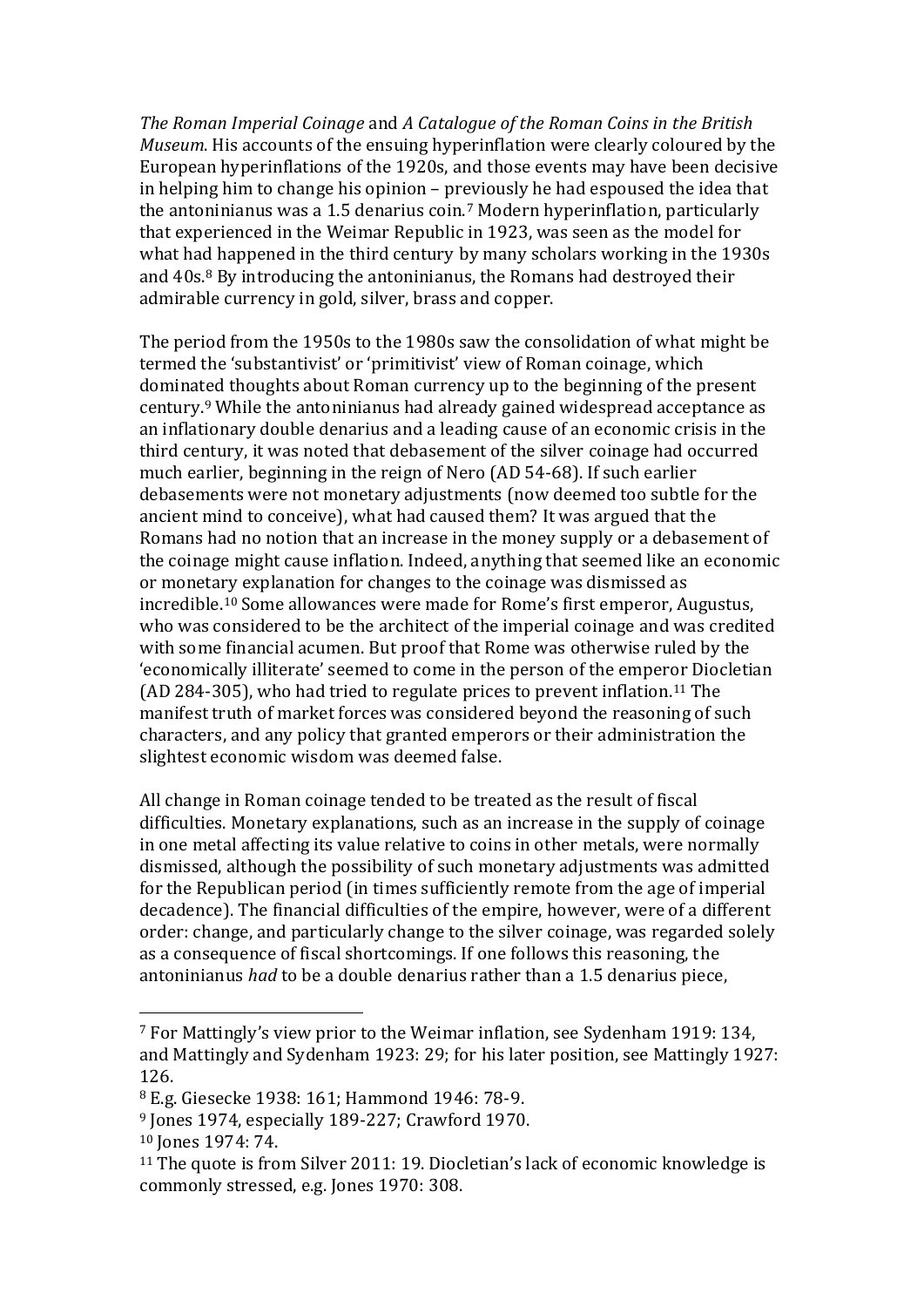because its introduction had to represent an attempt to save money. <sup>12</sup> Otherwise the denomination would not have existed.

In this model, the price of metals had no influence on the quality of the coinage. It was argued that metal prices did not change significantly (though there was little to support this assertion). The only real pressures on the coinage of the Roman state were fiscal: the tax system was inefficient, and there was resistance to increased taxation, so the only alternative was to debauch the currency to cover increasing shortfalls as the costs of maintaining an empire mounted (there was, and still is, no evidence for state borrowing). <sup>13</sup> All money was coined money, and therefore the supply of currency was restricted by the supply of metals used to make it.<sup>14</sup> The only way to stretch the supply of money was to stretch the existing metal across an increased number of coins – hence the debasements. Evidence for occasional improvements in fineness (such as that under Domitian; see below) made no sense, and were dismissed as impractical, doomed experiments.

Most importantly, it was argued that Roman coinage was not really money as we understand it. The state made coins only in order to cover its debts, usually in the form of salaries to its employees (notably the military). It had no interest in coinage as a medium of exchange (despite the fact that ancient sources explicitly said that coinage was designed for that purpose); instead exchange emerged naturally and incidentally when the population found it useful for the purpose.<sup>15</sup> Coinage was merely a means of payment for the state. However, it was questionable whether this sort of credit relationship between the state and its employees could really be considered a full monetary one, <sup>16</sup> and proponents of the model needed to find a way of ensuring that the state payments could be transferable to a third party. Taxation provided a solution. The state could kickstart the system of exchange by insisting on precious metal coins as taxes, requiring the population to acquire coins at the very least for this purpose. Base metal coin could be exchanged for tax coins, which helped explain the existence of an array of low value denominations (their existence being one of the chief objections to the model of coins as state payment). 17

The model was thus relatively coherent, and overcame a big problem in the study of Roman money: how did the state distribute its coinage without a banking system? The answer was that it gave the coinage to those to whom it owed money, and no one else. Taxation would enable a certain degree of coin circulation; otherwise circulation was incidental. Thus there had to be an intimate link between state finances and the production of coinage; and even low value bronzes produced in limited quantities by small Mediterranean cities were regarded as evidence of the state's financial requirements. The distribution of

<sup>12</sup> Jones 1974: 194n; Crawford 1975: 565.

<sup>13</sup> Jones 1974: 189-90.

<sup>14</sup> Jones 1974: 188: 'The currency was strictly cash.'

<sup>15</sup> Crawford 1970.

<sup>16</sup> De Cecco 1985.

<sup>17</sup> Reece 1987: 125.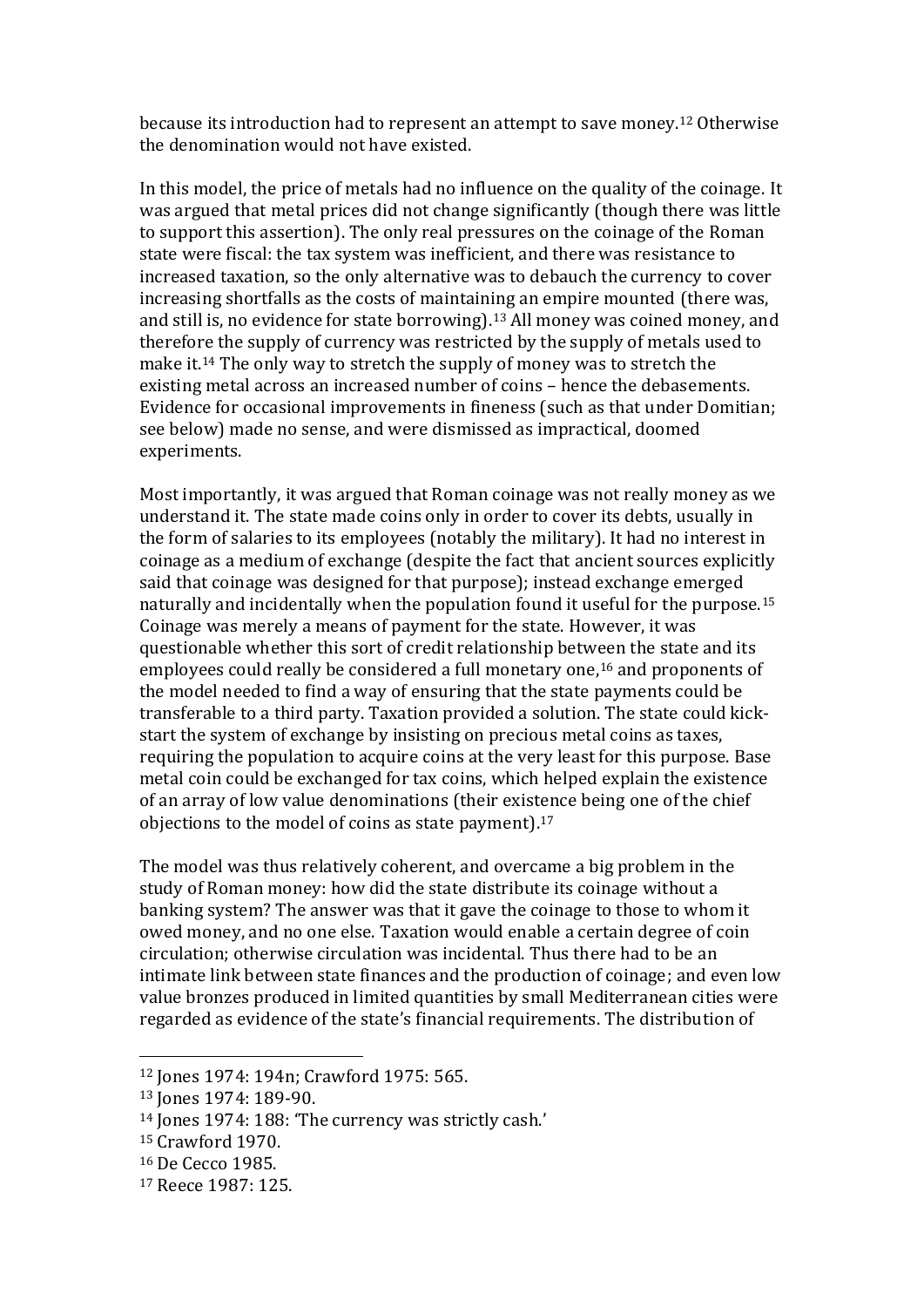coinage was also a political rather than an economic activity. Coins went to pay soldiers and state employees, and to finance wars and other state projects. Free minting was absolutely out of the question, and all coinage was produced on government account. <sup>18</sup> This meant that the state's ability to access metals influenced the coinage and its ability to finance its expenditure. It was argued that Rome relied heavily on gold and silver mined in Spain, and when this supply was interrupted and went into decline in the later second century AD, the Roman monetary system and state finances ran into trouble.<sup>19</sup>

The purpose of this rather long description of scholarly perspectives is to explain why the account of Roman coinage has assumed the shape that it has today: a rather moralising tale of financial incompetence and monetary mismanagement leading to currency collapse and economic crisis. While Renaissance and Enlightenment scholars might have seen in Roman coinage something worthy of emulation, the prevailing modern narrative would appear to treat the Romans as less than a model of financial probity. There also seems to be a contrast between the comparative stability of coinage under the Republic and Augustus and its instability under the empire.

However, in recent years there has been something of a move away from the substantivist model, at least for the period up to AD 200. This is no doubt partly due to the waning influence of substantivism on other aspects of the study of the economy in antiquity. The substantivist image of a Roman Mediterranean dominated by cellular, self-sufficient micro-economies simply does not tally with the growing body of evidence for long-distance movement of commodities and large-scale specialist production geared specifically for export, or with the evidence for a degree of economic growth in the Roman empire. In tandem with this, our understanding of Roman money has also experienced something of a mutation. It has been pointed out that the modern insistence that coinage was produced solely to enable state payments contradicts just about every statement from antiquity about its function, which was to enable exchange.<sup>20</sup> The importance of credit money has been recognised, and some allowances for reforms as monetary adjustments have also been considered.<sup>21</sup> Yet it remains challenging to make a case that the Romans were thinking seriously about monetary issues.

The few statements we have from the Roman perspective suggests that their understanding of money was far from 'primitive'. A judicial view of coinage is provided by the jurist Paulus in Justinian's *Digest*. <sup>22</sup> Like most of the few

<sup>19</sup> See Jones 1980 on the proposed link between Spanish mines and imperial coinage.

<sup>&</sup>lt;sup>18</sup> The general acceptance of this model of the Roman monetary system meant that there was a major difference between the rationale for ancient coinage and many medieval coinages, with the result that there has been very little dialogue between medievalists and students of the ancient monetary economy.

<sup>20</sup> Howgego 1990.

<sup>21</sup> Harris 2008.

<sup>22</sup> *Digest* 18.1.1.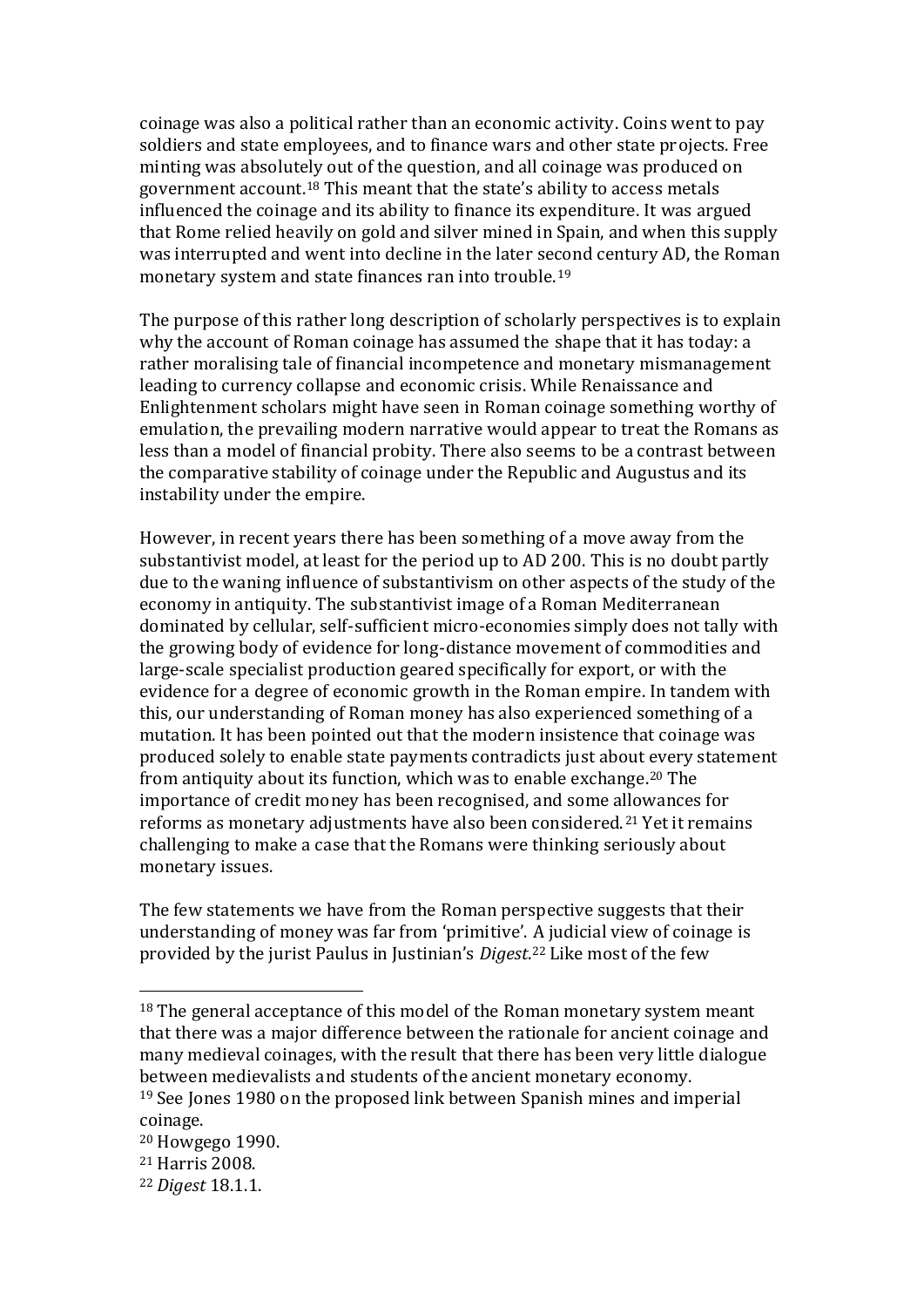statements about Roman coinage that survive from antiquity, it has received extensive study. It presumably supplies the state's view of its own coinage, and it is interesting to us because it claims that coinage was a *pretium* (a price) and not a *merx* (a commodity). The feature that enabled this transformation of commodity metal was the fact that a coin was *forma publica percussa* ('struck with the state's design'). This seems to suggest that the state recognised that the value of coinage was symbolic and not based on 'intrinsic' value. A statement by the jurist Gaius makes it clear that coinage was valued by tale and not by weight.<sup>23</sup> Such statements would appear to throw into question the focus of many studies on presumed relationship between the fineness and weight of the coinage, and in particular the silver coinage.<sup>24</sup> Proponents of the notion of a coinage of 'intrinsic' value have sometimes suggested that the third century was the period in which the Romans moved from an intrinsic to a fully fiduciary currency, but this seems an unnecessary qualification. Coins were always intended to be more valuable than bullion, even in periods when they were made of carefully-refined, unalloyed bullion. 25

However, it is important not to lose sight of what the archaeological evidence tells us. Hoards of the period show us that people valued gold and silver coinage as a store of wealth and were prepared to withdraw it from circulation to act as savings. Presumably they favoured these metals because it was believed that their high commodity value would help sustain their face value over longer periods; or, if they failed to maintain their face value, the commodity would ensure they did not become worthless. The rarity of gold and silver coins as single finds on archaeological sites contrasts with the ubiquity of base metal coin in the finds record. Base metal would appear to have been valued for use in small-scale transactions but not for savings, since it is less commonly encountered in hoards. The hoards also show us that people were aware of differences in fineness and weight, and were capable of preferentially selecting heavier or finer coins when assembling hoards.<sup>26</sup> Thus the quality of coin mattered, and public opinion about it could have an impact, potentially constraining the state's ability or willingness to implement drastic changes. The

 $\overline{a}$ 

<sup>23</sup> Gaius, *Institutes*, 1.123.

<sup>24</sup> Walker 1976, 1977, 1978.

<sup>25</sup> On the transition, see Strobel 2004. The observation that the maximum price for gold in Diocletian's Prices Edict is the same whether in bars or in coin (Graser 1940: 413, 30.1a; Hendy 1985: 450), seems to me to be irrelevant here. If the maximum price for bullion exceeded that of coin, gold coinage would be rendered unprofitable to produce.

<sup>26</sup> A good example of this kind of discrimination is demonstrated by the Beau Street hoard, discovered in the city of Bath in 2007 (Ghey 2014). It consisted of over 17,000 coins separated into eight leather bags. One bag contained almost exclusively silver denarii; four more contained almost exclusively finer radiates down to the joint reigns of Valerian and Gallienus (AD 253-260), and three bags contained mainly base radiates of the period of the sole reign of Gallienus (AD 260-268) onwards. The latest coins in the hoard (and in many of the bags) were of Tetricus (AD 270-274).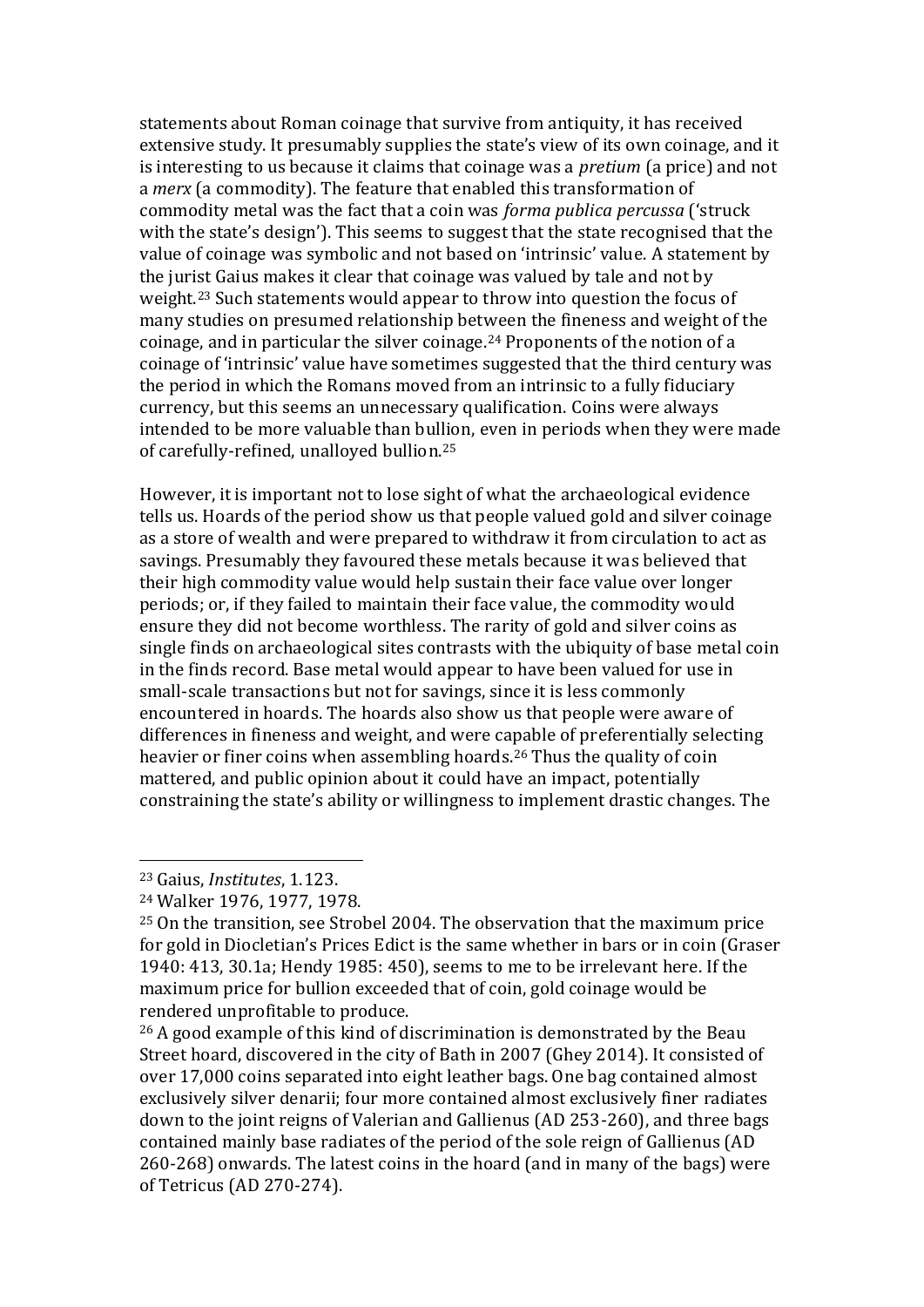state's awareness of public interest in coin quality may explain a number of the strategies that we observe.

Another problem for the claim that there was a direct relationship between debasement and inflation comes from the evidence for prices. Price data for the Roman empire are very poor, and the only region for which we have any sets (if 'set' is not too grand a word to describe random survivals) is Egypt.<sup>27</sup> The problem with this evidence is that Egypt had its own coinage and seems to have operated a closed currency system. The changes to Egyptian coinage do not always coincide with changes to imperial coinage, so any effect that these changes had on Egyptian prices may not apply to the whole empire. There appears to have been a doubling of prices in Egypt during the 160s to 190s, which coincides with a halving of the silver content of the Egyptian tetradrachm in the 160s; but which was cause and which was effect?<sup>28</sup> There was another inflationary episode about a century later, in the 270s, when prices rose by about ten times. Finally, we have a set of price ceilings from outside Egypt in the form of Diocletian's Edict on Maximum Prices of AD 301, which indicate further price rises, though it is not certain whether this period of inflation had been prolonged or whether it was recent; as Rathbone has pointed out, the tone of the preamble to the Edict would seem to suggest the latter.<sup>29</sup> At any rate, it would be hard to find in the evidence anything that would qualify as sustained 'hyperinflation' – a monthly rate of 50% or above, equivalent to an annual rate of 600% or above – continuing through the third century, despite frequent use of this term to describe the third century price rises.<sup>30</sup> Compared to modern times, the Roman empire would appear to have experienced very low inflation, at least until the later third century AD. Is there any evidence to indicate that this low inflation was related to the fact that Rome had a currency made of gold and silver up to about AD 260, and that the period(s) of inflation were provoked by the advent of a largely fiat money?

Before proceeding with an account of the main changes to Roman coinage in the first three centuries AD it is necessary to outline the form of the coinage, which is more complicated than suggested by the term 'Roman coinage'. The main mint for most of the period was at Rome. Exactly how this mint operated, and how it was controlled, is unclear. Ultimate authority no doubt rested with the emperor. His financial secretary must have been charged with general decisions about production.<sup>31</sup> The senate continued to provide three junior members as overseers of gold, silver and base metal coinage, as it had done under the Republic, but it is unclear what role they had. The coinage itself reveals little. Gold and silver bear no marks of authority apart from the portraits, names and

<sup>27</sup> Corbier 2005: 425; Rathbone 1996.

<sup>28</sup> Rathbone 1996: 334; on the tetradrachm's fineness, see Howgego, Butcher and Ponting forthcoming.

<sup>29</sup> Rathbone 1996: 321.

<sup>30</sup> Cagan 1956: 25 (making allowances for variations in the rate over successive months both below and above the 50% rate during a hyperinflationary period). Third century inflation characterised as hyperinflation: Silver 2011: 14. <sup>31</sup> Statius, *Silvae* 3.3 85-105.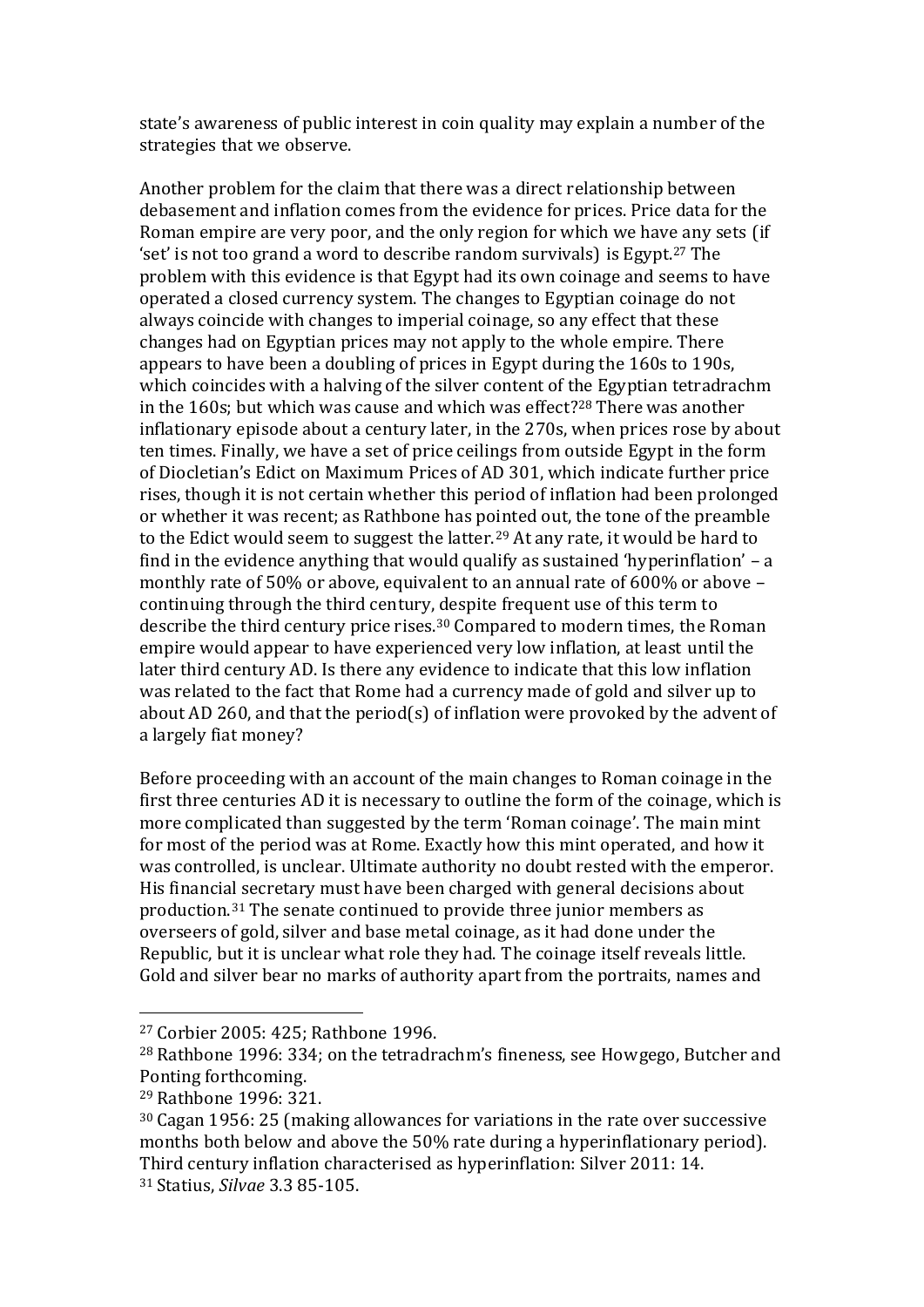titles of the emperor or members of his family. Usually the names and titles are in the nominative case, giving no clear indication of ownership. However, under Trajan (AD 98-117) they are in the dative, with the formula 'The Senate and the People of Rome, to the Best Prince …'. <sup>32</sup> Whether this sort of dedicatory formula is relevant to the question of minting is uncertain. A group of epigraphic dedications on stone by mint personnel under Trajan shows them to have been imperial freedmen and slaves, suggesting that the mint was firmly under the emperor's control.<sup>33</sup> The brass and copper coinage of Rome almost invariably bears the abbreviation S(enatus) C(onsulto) 'by decree of the senate' but, given the close connection between the base metal coinages and their gold and silver counterparts, it is unclear what role (if any) the senate had in coin production, and the meaning of the abbreviation in the context of the coinage remains disputed.

Gold coinage was produced almost entirely – with hardly any exceptions – by the state mint(s). It seems to have circulated widely, and was also exported. Silver was produced in a variety of forms. The state mint mainly produced denarii but, in the eastern provinces, silver coinage of a local or regional type was produced. These eastern silver coinages were usually based on Hellenistic antecedents: cistophoric tetradrachms of the Attalids; Attic tetradrachms of the Seleucids; or Egyptian tetradrachms of the Ptolemies, to name some of the best-known examples. Who controlled their production is not clear, and it is possible that no single mode applied to the variety of provincial silver. It is fairly clear, however, the procurement of metal for these coinages was episodic, as was their production.<sup>34</sup> In this respect they differ from the silver coinages minted at Rome. However sometimes denarii and gold coins were issued at certain provincial mints, as if these centres had become branch mints of Rome. These arrangements were often temporary, but from the middle of the third century AD Antioch began to operate as a branch of the mint of Rome on a regular basis, while still continuing to issue provincial silver tetradrachms.<sup>35</sup>

The provincial silver coinages had relatively restricted circulation. The Egyptian tetradrachms are not found in any significant quantities outside Egypt; Syrian tetradrachms are confined to Syria; and cistophoric tetradrachms to western Asia Minor, and so on. Denarii, on the other hand, are found more widely, although there is little evidence for their circulation in Egypt, so it cannot be claimed that they were conceived of as an empire-wide coinage, although their distribution comes close. The pure silver denarii of the early imperial period were exported to India; later, baser silver denarii of the second century are found in northern Europe; but provincial silver does not generally seem to have been exported.

<sup>32</sup> SPQR OPTIMO PRINCIPI. This formula is presumably a continuation of the obverse inscription giving Trajan's names and titles in the dative: IMP CAES NERVAE TRAIANO AVG GER DAC P M TR P COS V P P.

<sup>33</sup> Woytek 2010: 46.

<sup>34</sup> Butcher and Ponting forthcoming.

<sup>35</sup> Butcher 2004: 118-27.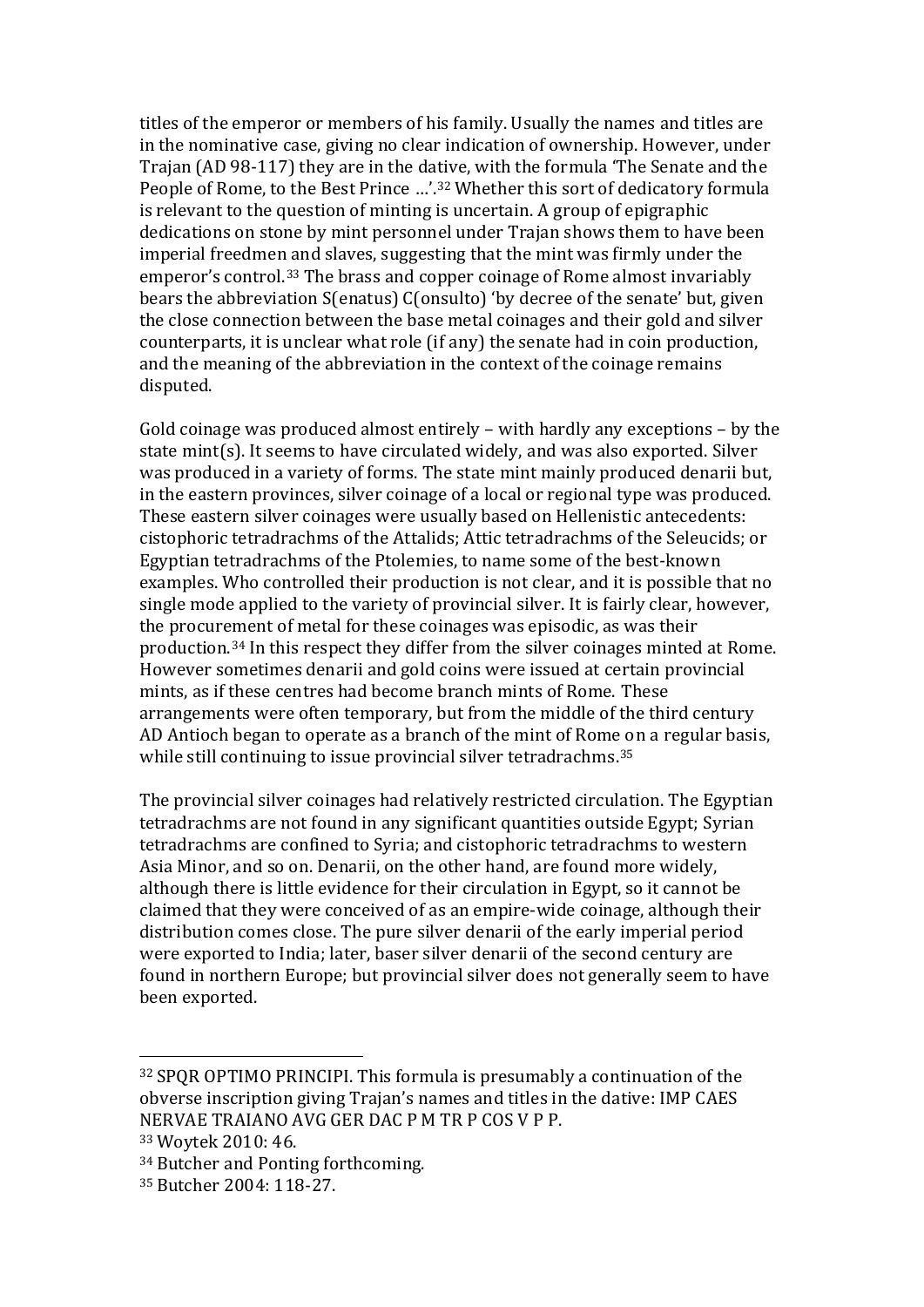At Rome, Augustus introduced a set of base metal denominations in brass and copper, chief among which were the brass sestertius and the copper as. By the middle of the first century AD this coinage had replaced local and Republican coinages in the west, but in the eastern provinces, the Greek tradition of cities minting their own currencies continued and in many places the base metal coinage of Rome did not circulate to any appreciable degree. It is debatable what sort of supervision of this local minting existed. Some city coinages record imperial permission, but most do not. As a result, it is not certain whether there was any central control of the supply of these coinages. Since they generally circulated only within a restricted area around the issuing city, oversupply need not have caused more widespread inflation. Cities were not the only entities issuing coins: we also find coinages issued by *koina* (associations of cities organised around provincial imperial cults) and by the rulers of kingdoms allied to Rome.

Conventionally numismatists have distinguished the coinage of Rome (aureus, denarius, sestertius and as, etc.) as 'imperial', and other coinages as 'provincial'. Given the more restricted circulation of provincial coins, scholars have tended to focus more on the imperial coinages as evidence for the condition of state finances and for economic performance, and it is on this imperial coinage that we will concentrate.

Two features of Roman coinage during the first three centuries of the empire seem to stand out: the stability in the relationship between the denominations; and the stability of the weights of the denominations. This does not mean that the weights remained entirely stable over long periods, and there was a tendency in some periods for slight reductions to be made, perhaps to compensate for declining weight of the monetary stock in circulation and/or changes in the price of one of the metals, although after certain denominations like the silver denarius began to be alloyed with copper this weight decline seems to have slowed. Another feature of the coinage was that the purity of the gold coinage remained very high, while silver coinage began to be alloyed with copper to a greater or lesser degree.

To maintain this kind of stability in a coinage composed of various denominations in a variety of different metals is surely worthy of note. While modern narratives stress decline and instability, the fact that the system of denominations remained remarkably stable over a period of several centuries hints that the modern fixation on decline may be only a part of the story, particularly given that prices appear to have remained fairly stable over the same period. This apparent monetary stability is all the more remarkable given that the coinage of the early empire was very complex for a pre-modern society. As noted above, it made use of four different metals: gold; silver; brass; and copper. During the first two centuries AD coinage in all four metals was produced regularly and often on a large scale. This so-called 'Roman imperial' coinage contrasts with Republican coinage, which was composed mainly of silver denarii (and sometimes a half denomination, the *quinarius*) and copper alloy coins, mainly composed of *asses* (originally valued at a tenth of a denarius, but later revalued at a sixteenth). From the middle of the second century BC the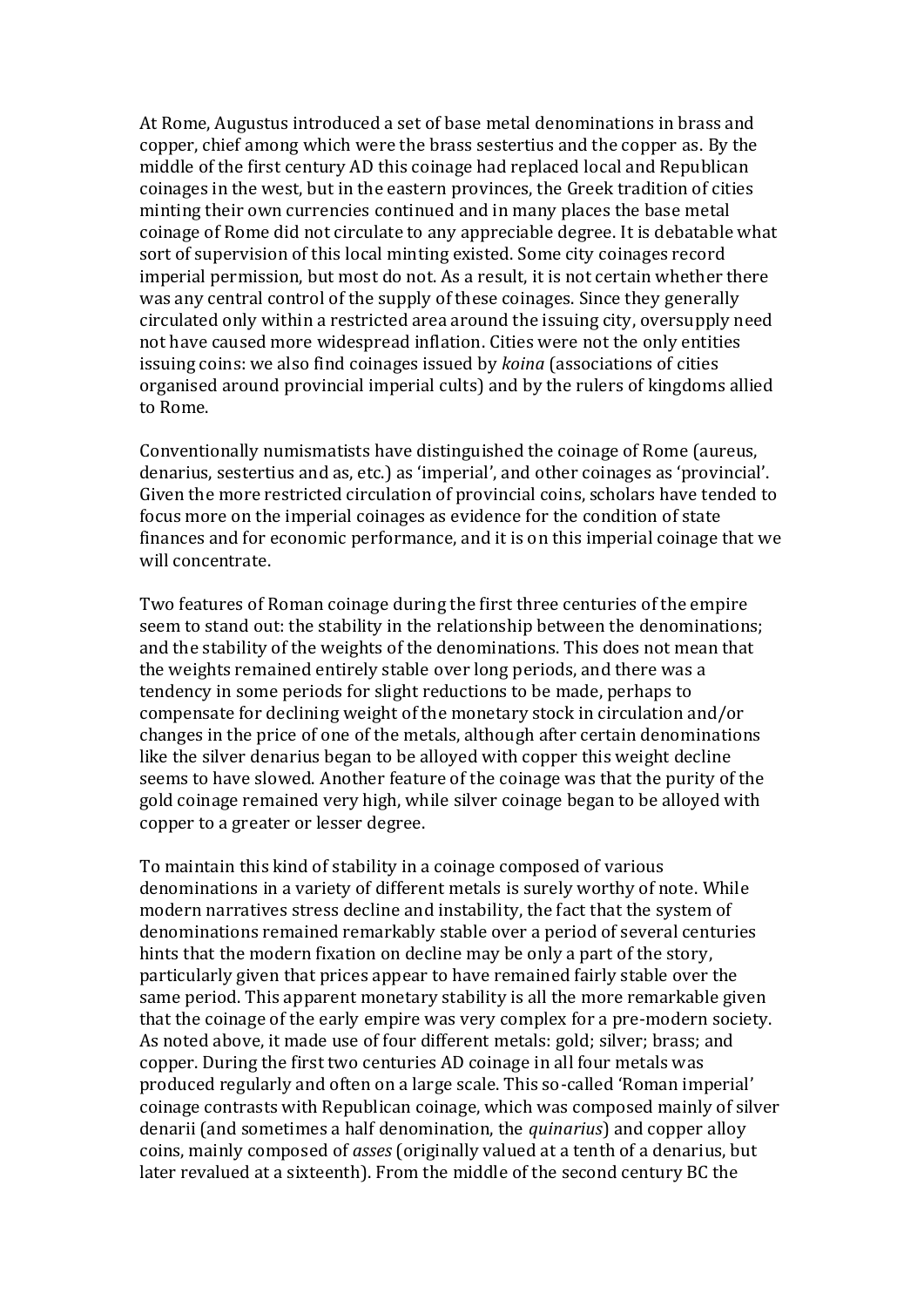denarius had been produced on a massive scale. The copper alloy coinage had been produced in considerable quantities down to the mid second century BC (almost to the exclusion of silver coinage between about 170 and 150 BC $^{36}$ ), but thereafter production was intermittent. Between 78 and 49 BC the state struck no base metal coinage at all. Older base metal coins continued to circulate, however, and may not have been completely eliminated from circulation until the first century AD.

The very simplicity of the Roman Republican coinage compared to the imperial coinage may be one of the reasons why it appears to have been stable. Under the Republic, the state did not have to manage a coinage composed of multiple denominations in four different metals. Even so, there were monetary and financial problems under the Republic. Something must have caused the revaluation of the as relative to the denarius in the 140s BC. One possibility that has gained widespread credibility is the proposal that oversupply of asses in the first half of the second century led to a rise in the value of silver relative to base metal – a clear monetary explanation of the sort that would be less well-favoured if it were applied to the imperial period.<sup>37</sup> In the 80s BC the denarius was slightly debased, which may be the reason why we find references to testing coins and fluctuating values in this period.<sup>38</sup> Two decades later, in 63 BC, there seems to have been a liquidity crisis with widespread hoarding following a contraction in denarius output.<sup>39</sup>

Towards the end of the Republic some major changes occurred.<sup>40</sup> Julius Caesar in 46 BC began striking gold coinage on a massive scale. Previously there had only been small issues of gold. We know from later sources that the main gold denomination, the denarius aureus, was worth 25 silver denarii, producing a gold to silver ratio of 1:12. Both the gold and silver in this period were made from carefully-refined metal of a high purity. If one takes the weight of Caesar's aureus and assumes it was worth 25 denarii, the ratio of his gold to silver is indeed 1:12, with a denarius struck at 84 to the pound an an aureus at 42. When we take into account later developments, the system looks like an attempt to establish a bimetallic standard.

Numismatists have tended to regard the coinage of the Roman empire as the creation of Augustus, and it is not uncommon to find it referred to as the 'Augustan' coinage. The coinage of Augustus is treated in modern scholarship as the original standard for imperial coinage, and later developments are regarded as adulterations of this standard. Yet the system of gold and silver appears to be an arrangement created by Julius Caesar, not Augustus. The significance of Augustus in Roman monetary history seems to me to have been exaggerated, to the extent that it has obscured or even trivialised the significance of changes

<sup>36</sup> Woytek 2012: 330.

<sup>37</sup> Buttrey 1957.

<sup>38</sup> See the discussion in Crawford 1985: 187-93.

<sup>39</sup> Crawford 1985: 240-1.

<sup>40</sup> What follows is based on Butcher and Ponting forthcoming; Butcher and Ponting 2012.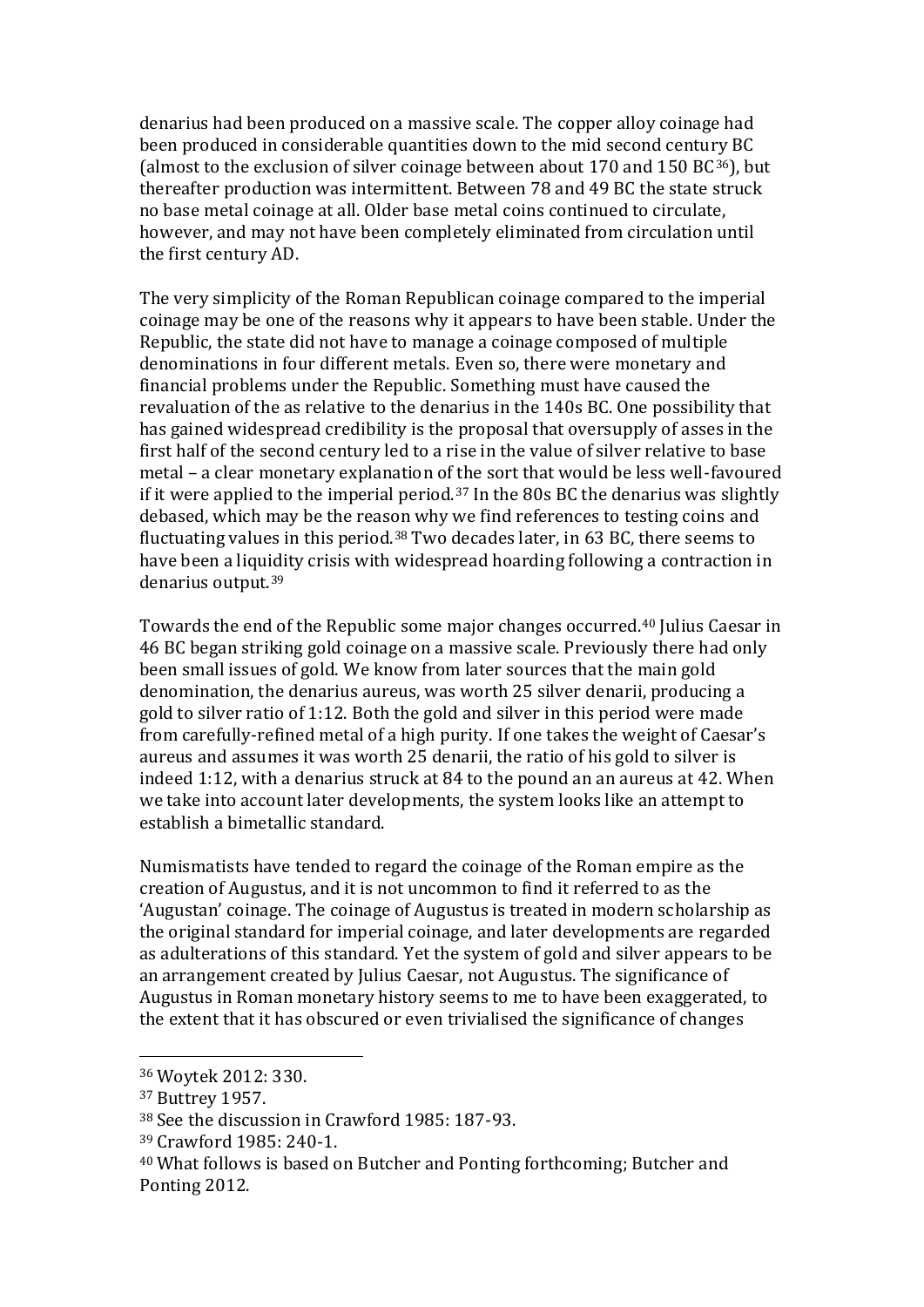under his successors. While there were developments under Augustus, who made some modifications to Caesar's system (which included reducing the weights of the aureus and denarius), more significant and far-reaching changes were introduced by later emperors.

That the gold and silver component of the Roman imperial monetary system was not the creation of Augustus is apparent from the fact that under Augustus the weight standards declined slightly from those of Julius Caesar. Further weight reductions took place under Augustus' successors, and production of silver coinage faltered. In contrast, production of gold seems to have remained high. This does raise the question of whether the changes we observe are the consequence of a gradual rise in the price of silver relative to gold, with the result that the silver denarius became increasingly unprofitable to produce at the existing standard. Such a change in price could explain what happened next.

In about AD 64 the emperor Nero reduced the standards of the gold and silver coinage. The importance of this reform can scarcely be exaggerated. Nero's standards remained in use for more than a century, and later emperors like Diocletian went back to them after the monetary changes of the third century. The coinage of the High Roman Empire was Neronian, not Augustan. It is this reform, or rather series of reforms, and their consequences, that I want to concentrate on, because I think they demonstrate that the Romans were thinking quite carefully about the management of their coinage.

That said, no ancient source mentions the reform. Consequently its purpose is disputed, with most scholars pointing to Nero's alleged financial difficulties as the reason for the change. Attention has focused on the silver coinage. For the first time, this was alloyed with a substantial portion of copper – 20%. This is normally seen as evidence that Nero was running out of money, but few have ventured to explain why the standards were chosen. In my view they were not arbitrary. The denarius was reduced in weight to about 3.45g (96 to the pound), which was a weight standard used in the Greek east for the drachm. It is possible, therefore, that one of the aims of the reform was to bring the denarius and drachm into equivalence. There is some evidence that the discrepancy between the local silver coinages of the provinces and the denarius had caused complications when assessing tax, and simplification may have been the main purpose of the harmonisation of the imperial and provincial silver coinages.<sup>41</sup>

The reforms were also accompanied by a change in the location of the mint for gold and silver. Under Augustus and his successors the aureus and denarius had been produced not at Rome, but at Lugdunum in Gaul; now Nero stopped production of gold and silver at Lugdunum and opened a mint for them at Rome.

The reduction in the fineness of the denarius may have proceeded in stages, since the earliest denarius issues after the reform seem to be comparatively fine – over 90% - but employ the new weight standard. Soon, however, the mint switched to a denarius at 80% fine. This was the first time the mint of Rome had

<sup>41</sup> Rathbone 2008: 266.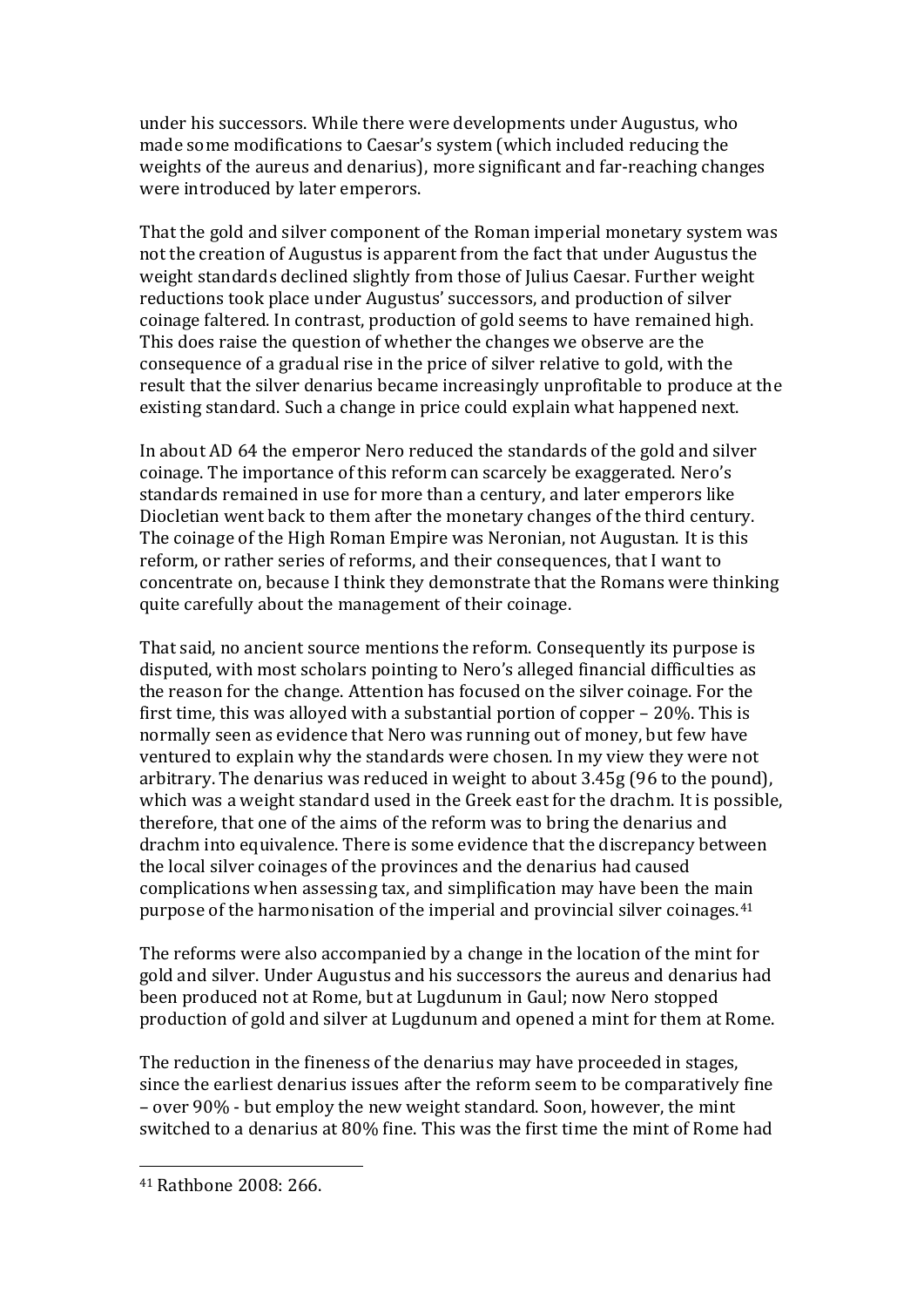produced such a base denarius. Silver-copper alloys were common in the Greek east, and a standard of 80% was in use for some provincial coinages, suggesting yet another link between the new Neronian denarius and its provincial counterpart. The source of metal was also different. Lugdunum had relied on western sources: initially products of the mines in Spain, but, latterly, in Gaul; whereas Rome seems to have specialised in recycling old denarii. This recycling was to become a key component of monetary strategy as the first century progressed.

The gold coinage was also reduced in weight. It remained pure gold, but was now struck at 45 to the pound. The reason for this reduction seems to have been in order to maintain a notional 1:12 ratio – the ratio that would have existed had the denarius still been made of pure silver. In reality, the ratio was about 1:9.5. We cannot be certain how much the denarius was overvalued in relation to gold, but some degree of overvaluation is implied by the fact that in AD 68, at the end of his reign, Nero raised the fineness to 90%, and during the civil wars following his death, the various contenders for the throne issued pure or nearly pure denarii on the Neronian weight standard at mints in Spain and Gaul.

It would appear, then, that under Nero the denarius was understood to be a token coin, worth much more as a coin than as a piece of silver. If we are to consider the system bimetallic, it was merely a 'limping' bimetallism, with gold as the standard and silver as a token. This token denarius would seem to vindicate the jurists' conception of coinage as symbolic of value. However, public reaction to the changes reveals that other conceptions of the value of coinage existed.

First, the evidence of coin hoards. There are now a number of coin hoards containing denarii from Republican times through to the eve of Nero's reforms. In contrast, there are no known hoards closing with Nero's post-reform denarii. Clearly some people regarded the post-reform coins as different, and preferentially selected the pre-reform coins when hoarding. The Lugdunum issues were also exported to India, presumably for their bullion value. This process of export may well have begun under Nero's predecessors, when (as surmised above) the denarius was becoming increasingly undervalued at its old weight and fineness, but its continuation after Nero is assured because one coin from India bears a countermark of Nero's successor Vespasian (AD 69-79).

However, not everyone chose to separate pre- and post-reform denarii, even after the emperor Otho (AD 69) and his successors reverted to the 80% standard of fineness. Evidently reactions to the reform varied. We assume that pre- and post-reform denarii were meant to circulate at par, but that is merely an assumption. The changes that took place in the later first century AD may have been attempts to combat the development of an unofficial discounting of the new denarius against the old. First, in AD 82, Domitian restored the denarius to a pure silver coin, but did not restore pre-Neronian weight standards (his coin may have been slightly heavier than a Neronian denarius, at about 3.55g). He also increased the weight of the gold coinage, this time to pre-Neronian standards. This produced a gold to silver ratio of 1:11.5, close to the pre-reform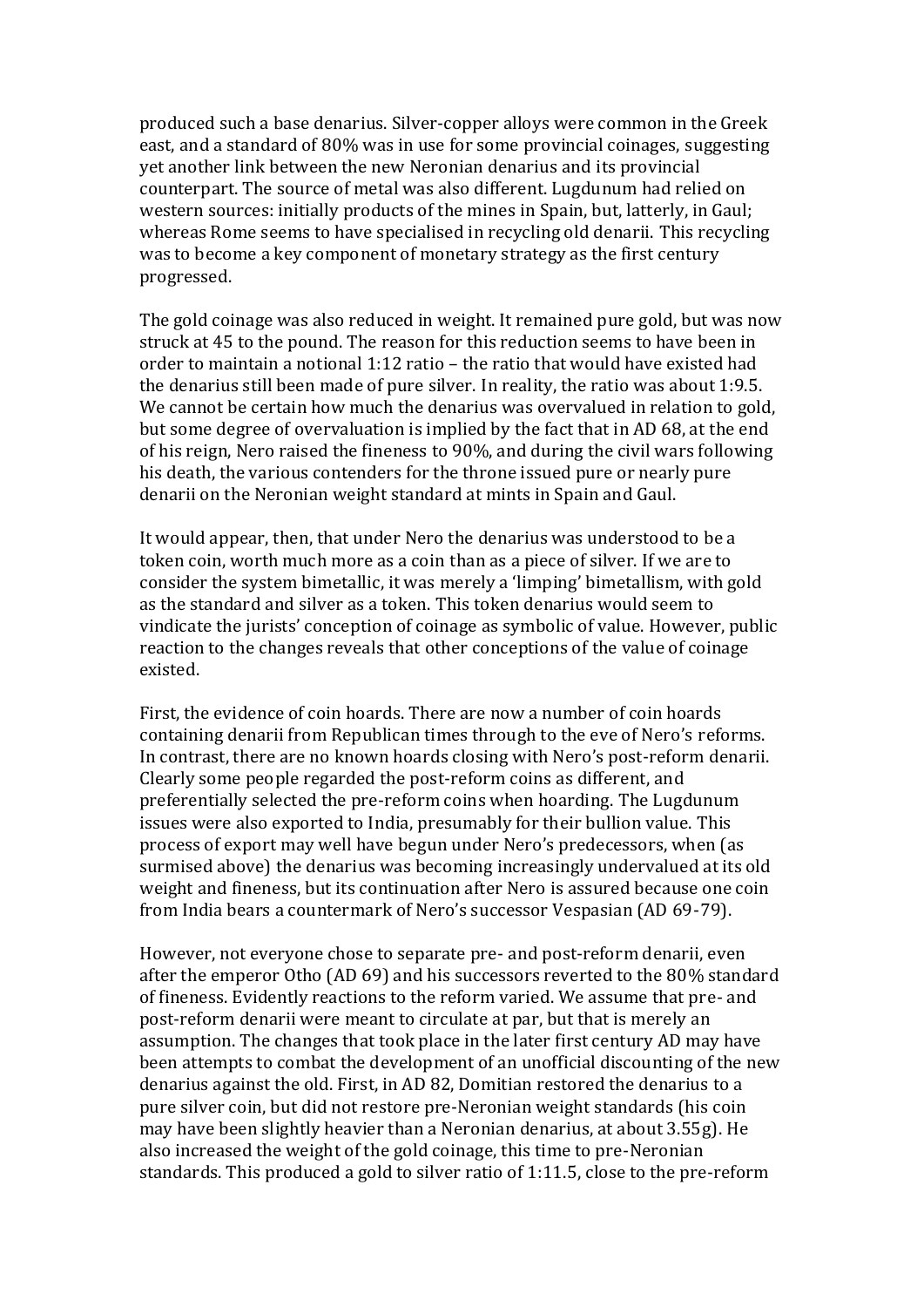ratio. But the reform does not appear to have been a success, to judge from the evidence of mint output.<sup>42</sup> As had happened in the period before Nero's reform, gold production was high and silver production declined precipitously. Three years after the reform, Domitian returned to Nero's weight for the denarius, using the revised standard of fineness of 90% that Nero had employed at the end of his reign. It looks as if Domitian was a convinced metallist who wanted to break with Nero's coinage, but was forced to concede that traditional ratio of 1:12 was no longer cost-effective. Even after he had reduced the fineness in AD 85, he still sought to maintain the denarius at the higher 90% standard of fineness, and he continued to mint aurei at a standard above Nero's, ensuring a ratio of about 1:10.

We have no useful price data from the period, and no way to evaluate what effect any of this had on prices – whether, for example, Domitian's improvements were deflationary. In any case a substantial proportion of the circulating medium continued to consist of Republican and pre-Neronian denarii, if hoards are any guide, so much of what was available for exchange was equivalent in silver content to Domitian's new coinage. However what happened next strongly suggests that the continued presence of pre-Neronian reform denarii in circulation was perceived to be a problem. Over the next few decades this older coinage was removed from circulation. What is remarkable is how comprehensive this removal was. Republican and pre-Neronian reform denarii disappear from hoards between the reigns of Trajan (AD 98-117) and Hadrian (AD 117-138) and never reappear. As mentioned above, the mint of Rome specialised in recycling old coin, and continued to do so until mid way through the reign of Trajan, when we can see a dramatic change in the trace element profile of its silver supply. The mint switched from recycled material to something that probably represents a freshly-mined source. This coincides with a remark by the third-century historian Cassius Dio that Trajan called in obsolete coinage.<sup>43</sup>

Trajan also returned the denarius to its Neronian standard of 80% fine, and the aureus to its Neronian weight (older aurei at heavier weight standards rapidly disappeared). His reign therefore witnessed the successful implementation of Nero's coinage standards, by doing away with the pre-Neronian reform coinage. Given that the volume of Republican coinage still in circulation in early imperial times was probably enormous, it is possible that Trajan was merely completing a long-term Neronian scheme to replace old with new, a scheme that had been interrupted by Domitian's attempt to restore a full-bodied coinage.

The switch from recycled silver to a new source in the reign of Trajan is striking. The traditional model has stressed that supplies of silver were running out and that the financial system was under strain. Yet if so, we might have expected to see signs of intensive recycling as the state attempted to acquire whatever silver was available. Instead we see the opposite: the denarius coinage of the entire Roman world was renewed through recycling between Nero and Trajan, after

<sup>42</sup> Carradice 1983: 160.

<sup>43</sup> Cassius Dio 68.15.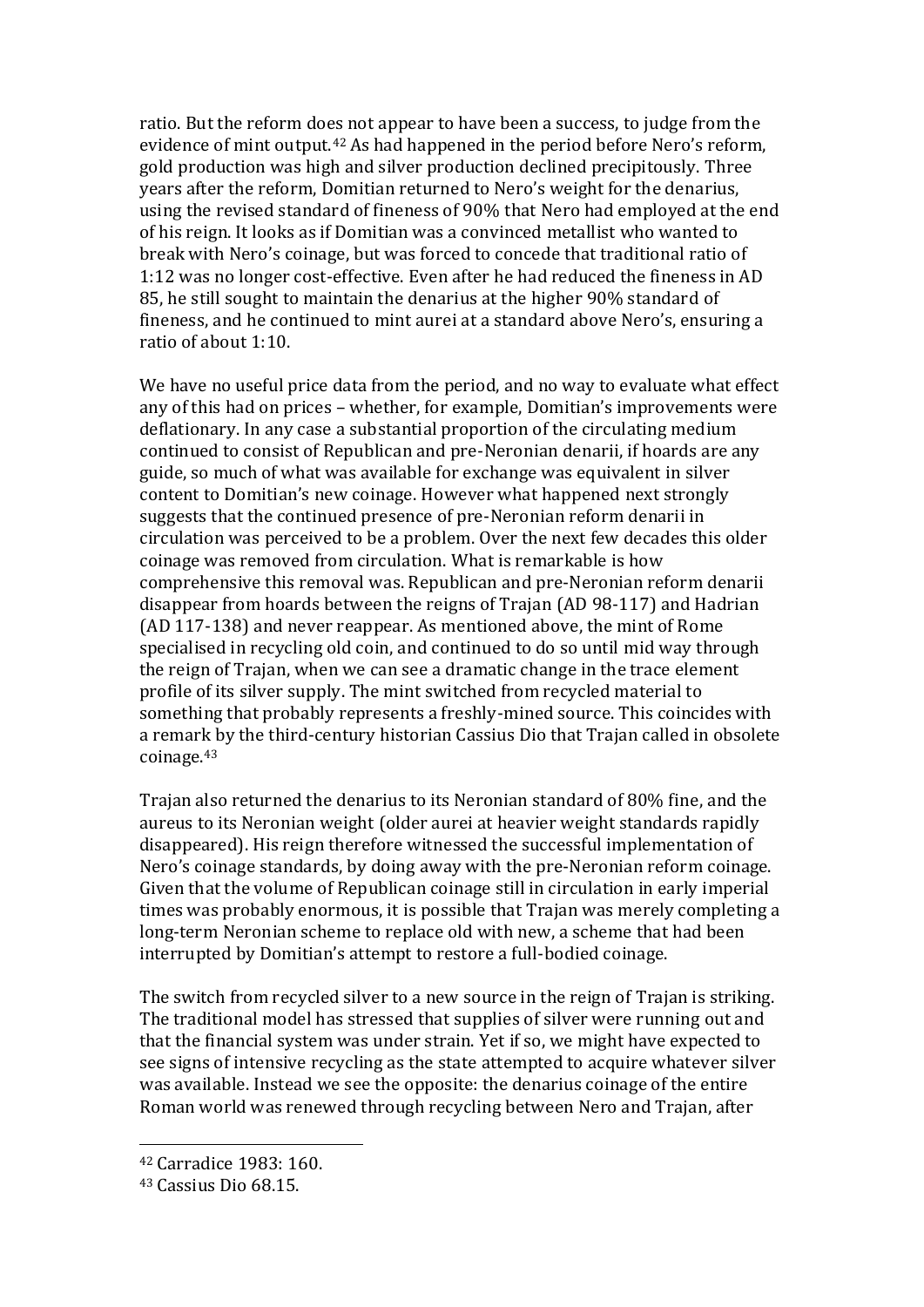which the state seems to have moved to a single source of supply. What that source was we cannot yet say. However, another source comes on line during the course of the second century alongside the first, which may be Dacian in origin (Trajan having annexed Dacia in AD 106). Study of this material is still in progress.

The rest of the second century witnessed some minor fluctuations in fineness, and possibly a slight reduction in the weight of the denarius (and perhaps the aureus), but no major deviations from the Neronian standards.<sup>44</sup> However, in AD 194, Septimius Severus reduced the silver content of the denarius to just under 50% fine. No changes were made to the weights of either aureus or denarius. As with the Neronian reforms, we have no useful price data, but hoards once again show a certain amount of preferential hoarding of pre-194 denarii, and their export – not to India, but to northern Europe. As before, we assume that old and new denarii were meant to circulate at par. Pre- and post-194 denarii were hoarded together, just as pre- and post-64 denarii had been hoarded together down to the time of Trajan and Hadrian. The Neronian reforms thus supply a partial parallel for the one under Severus.

Whether this debasement tells us anything about the changing price of silver relative to gold is hard to determine. It may be simply the case that Severus decided to increase the rate of overvaluation of silver to gold. Even so, strange things happened to the gold coinage during the third century. While there is evidence for continued production at high levels, gold coinage was rarely hoarded either within or without the empire. What became of it is unclear. What is more, by the reign of Severus Alexander (AD 222-235) the aureus no longer appear to have been issued at a fixed weight standard, which suggests that it no longer bore a fixed relationship to the rest of the coinage. It looks as if gold had effectively become demonetised.

There is much else that is mysterious about the coinage of the third century, the period of supposed hyperinflation. Most serious of all these mysteries is the face value of the silver coin introduced by Caracalla in AD 215, conventionally called an 'antoninianus' or radiate' because its real name is unknown. We have seen how Mommsen proposed that it was an overvalued double denarius, and perhaps this is correct, but numismatists and historians have been remarkably cavalier in pronouncing it so. Caution is necessary when one's understanding of an entire currency system depends on it. The substantivist historian A H M Jones stated that there would have been no point in issuing the antoninianus unless it had represented a debasement, and many Romanists concur (see above). Yet there remains another possibility: that history was effectively repeating itself, and the public were discounting post-194 denarii compared to pre-194 ones, and hoarding or exporting pre-194 denarii, forcing the state to take action. Caracalla's solution was the same as Domitian's: to restore the pre-reform denarius; but he chose to restore it alongside the post-reform one by introducing a new coin. Rather than being innovative, the introduction of the new coin was conservative: it restored the Neronian denarius or drachm, but in a new form.

<sup>44</sup> Butcher and Ponting 2012.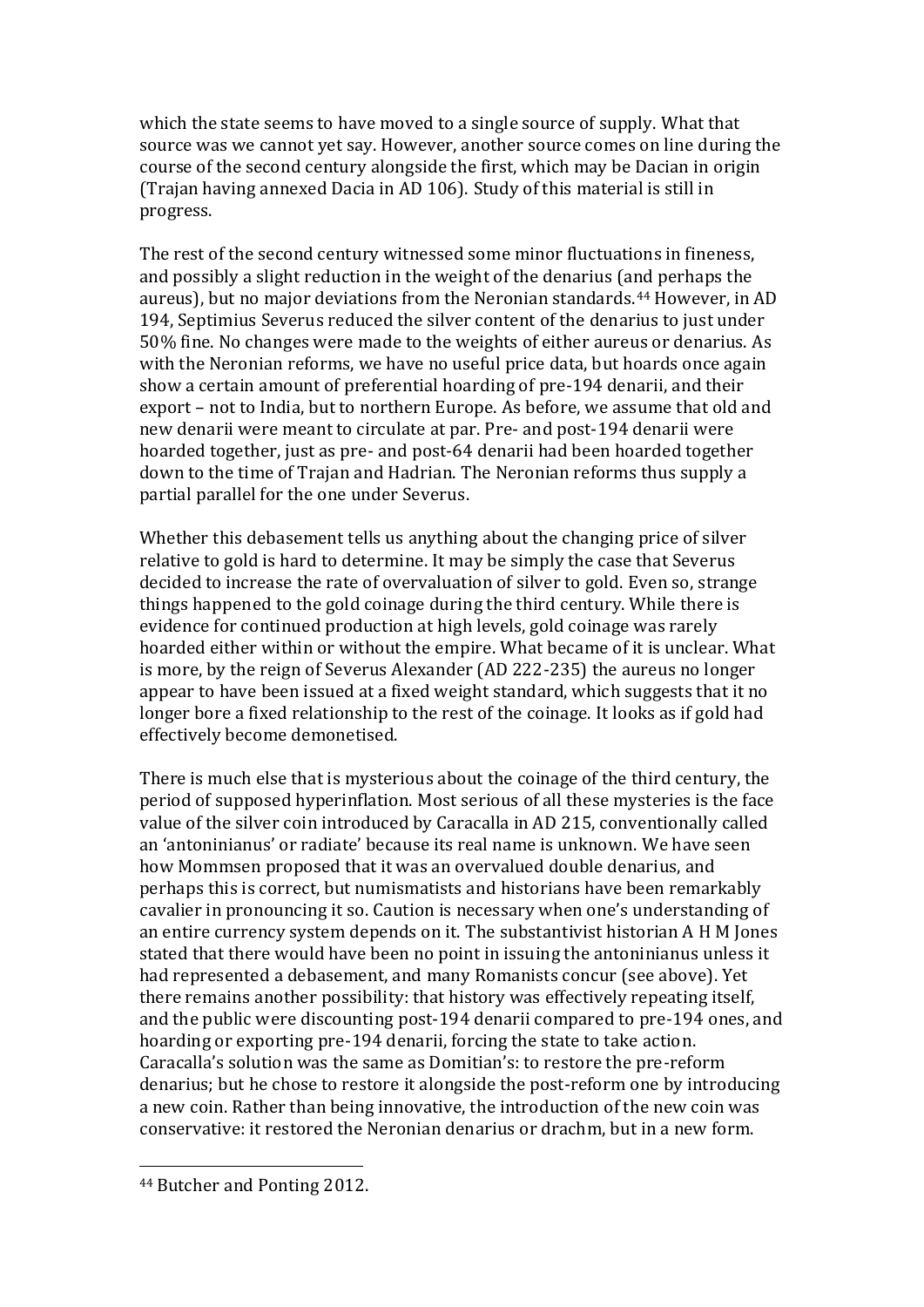Making sense of the coinage in the decades to followed is not currently possible. Too little is known about either the weight or fineness of the silver coinage, and the erratic weights of the gold coins do little to convince one that any consistent standard lay behind it. It would appear that by about AD 270 the former complexity of Roman imperial coinage had been reduced to a single denomination: the antoninianus, which by now had a nominal silver content of about 2% and was otherwise made of copper (and perhaps some tin). Most provincial coinages, whether of silver or base metal, had ceased (except for Egypt); gold is strangely absent, although apparently still produced in some quantity; the denarius was no longer produced in any substantial numbers but continued to function as a unit of account (assuming that the accounting term 'denarius' refers to the smaller coin and not to the larger, radiate antoninianus); and imperial base metal denominations had likewise all but ceased. It looks as if a proper fiduciary currency had been established. Freed from the constraints imposed by a coinage made from valuable commodities, and with a gold coinage of floating value against a notional denarius of account, emperors could revalue this billon coinage by fiat. In AD 301 Diocletian was able to double the value of a denomination (or maybe several denominations). <sup>45</sup> Twenty years later, in about 321, the emperor Licinius halved the value of his main base metal unit, the *nummus*, from 25 to 12.5 denarii.<sup>46</sup> Such options had not been available to rulers of the first and second centuries.

The change from a regime of low inflation to one characterised by periods (perhaps short and intermittent) of high inflation seems to be accompanied by a change from a complex coinage with denominations standing in fixed relationships to one another and made of valuable commodities to a simpler coinage consisting of billon coins with a largely nominal value and gold coins with a floating value. This would seem to argue in favour of a currency backed by metallic value as the more stable model, but we cannot be certain whether the lack of flexibility posed by the earlier system was not a hindrance that the changes of the third century were intended to solve. The changing prices of metals could have placed a strain on the earlier, more rigid system, resulting in falling production levels of certain denominations and threats to the level of liquidity, and the need to remove large populations of older coins. Corrections or restorations of fineness and weight could have had unintended deflationary consequences. After a debasement the hoarding of coins deemed more valuable could also have impacted on liquidity. Without good data on wages and prices it is difficult to say what were the wider consequences on society of the changes we observe. Some studies have argued for increasing demand for coin and increasing monetisation as the coinage became more debased, suggesting that, if coinage was intended to serve as a medium of exchange, the late antique system was a successful one, and that increased supply and debasement did not necessarily result in persistent inflation. 47

<sup>45</sup> Opinions vary: Harl 1996: 153 (all denominations); Estiot 2012: 548-9 (some denominations); Abdy 2012: 585 (one denomination). <sup>46</sup> Hendy 1985: 463-5.

<sup>47</sup> Rathbone 1996.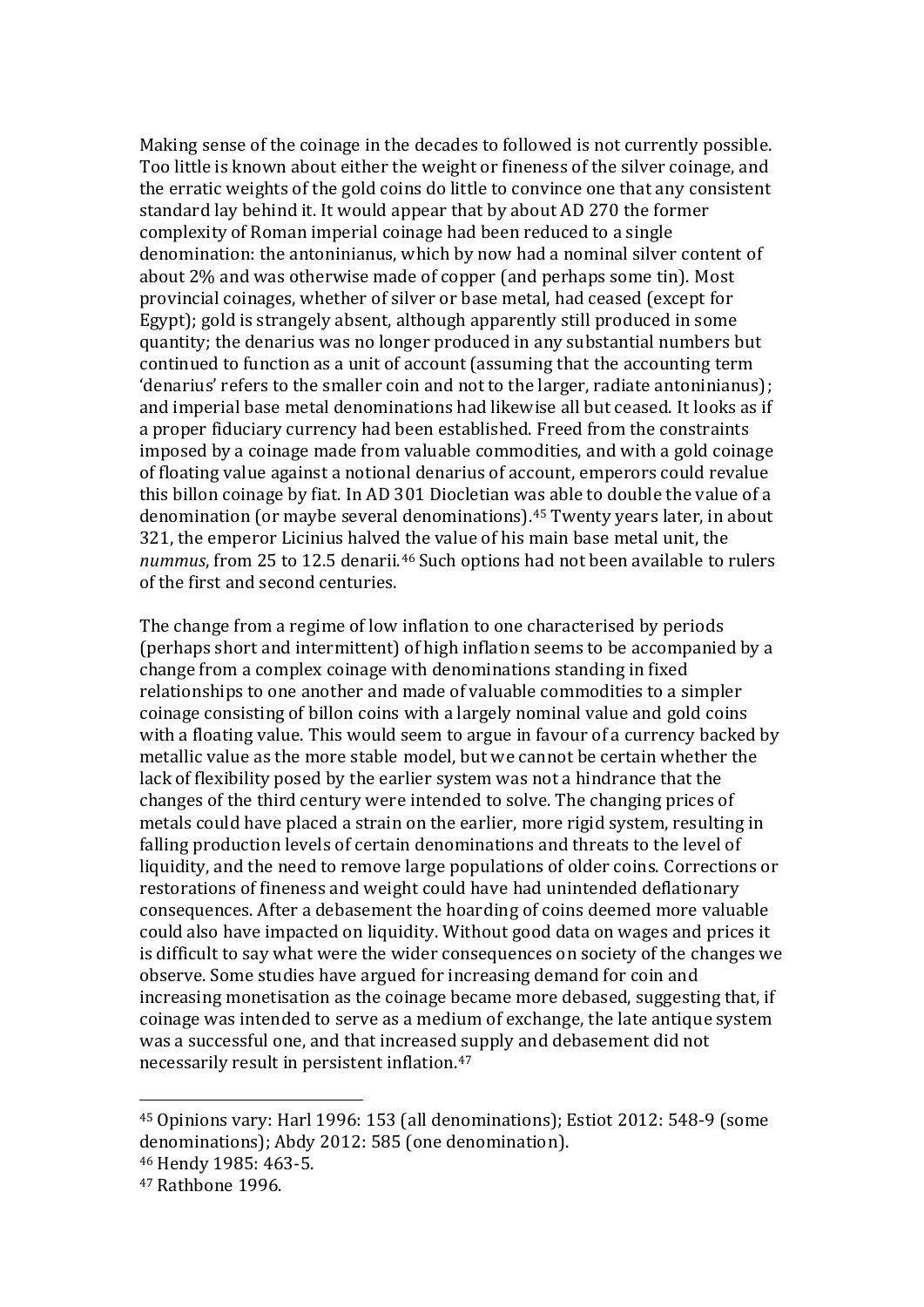Without clearer information about output, fineness and even the face values of the coins after the beginning of the third century it is often very hard to be decisive about either the rationale for changes or the outcomes of those changes. Recovering the monetary history of the Roman empire is essentially an exercise in prehistoric archaeology, in that there is plenty of material evidence, but almost no helpful documentary data. Modelling and the use of comparative material seems the most fruitful way forward. A current research project aims to outline the fineness of Roman silver coinage, and at the same time characterise the metal supplied to the mints, whether freshly-mined or recycled. This has revealed some of the complexities alluded to above. Even so, there remains some resistance on the part of many Roman numismatists to thinking about coinage in economic terms, which is no doubt the legacy of substantivism. Despite mounting evidence to the contrary, the preferred interpretation of hoarding patterns such as those terminating with Nero or Septimius Severus' reform are that they are evidence for wars or barbarian invasions and payments or transfers of money to soldiers or barbarians, not evidence for public reactions to coinage reforms or flows of undervalued coins to places where their bullion value would be realised. The movement of coinage is almost always treated as evidence for state payments or troop movements rather than exchange. While there is a tendency nowadays to rebrand the third century 'crisis' as a 'transformation', the currency is still said to have suffered a 'collapse'. Here too, however, 'transition' might be a better description, since it could be argued that the coinage presents us with a continuum.

I fear that much of the above will seem unduly pessimistic. However, there are reasons for optimism. Happily, we are living in an age where the monetary history of the Roman world is becoming a major research area. There are important projects under way that seek to understand the composition of the coinage and the supply of metals, and the patterns of hoarding both within and without the empire. In a few years we may be able to revisit the topic with more confidence in our certainties.

## BIBLIOGRAPHY

Abdy R 2012 'Tetrarchy and the House of Constantine', in W. E. Metcalf (ed.), *The Oxford Handbook of Greek and Roman Coinage*, Oxford: 584-600.

Butcher K 2004 *Coinage in Roman Syria. Northern Syria, 64 BC - AD 253*, London. Butcher K forthcoming 'Debasement and the decline of Rome'.

Butcher K and Ponting M 2011 'The denarius in the first century', in N. Holmes (ed.), *Proceedings of the XIV International Numismatic Congress, Glasgow 2009*, Glasgow: 557-568.

Butcher K and Ponting M 2012 'The beginning of the end? The denarius in the second century', *NC* 172: 63-83.

Butcher K and Ponting forthcoming, *The Metallurgy of Roman Silver Coinage. From the Reform of Nero to the Reform of Trajan*, Cambridge.

Buttrey T V 1957 'On the retariffing of the Roman denarius', *ANSMN* 7: 57-65. Cagan P 1956 'The monetary dynamics of hyperinflation', in Friedman M (ed.), *Studies in the Quantity Theory of Money*, Chicago: 25-43.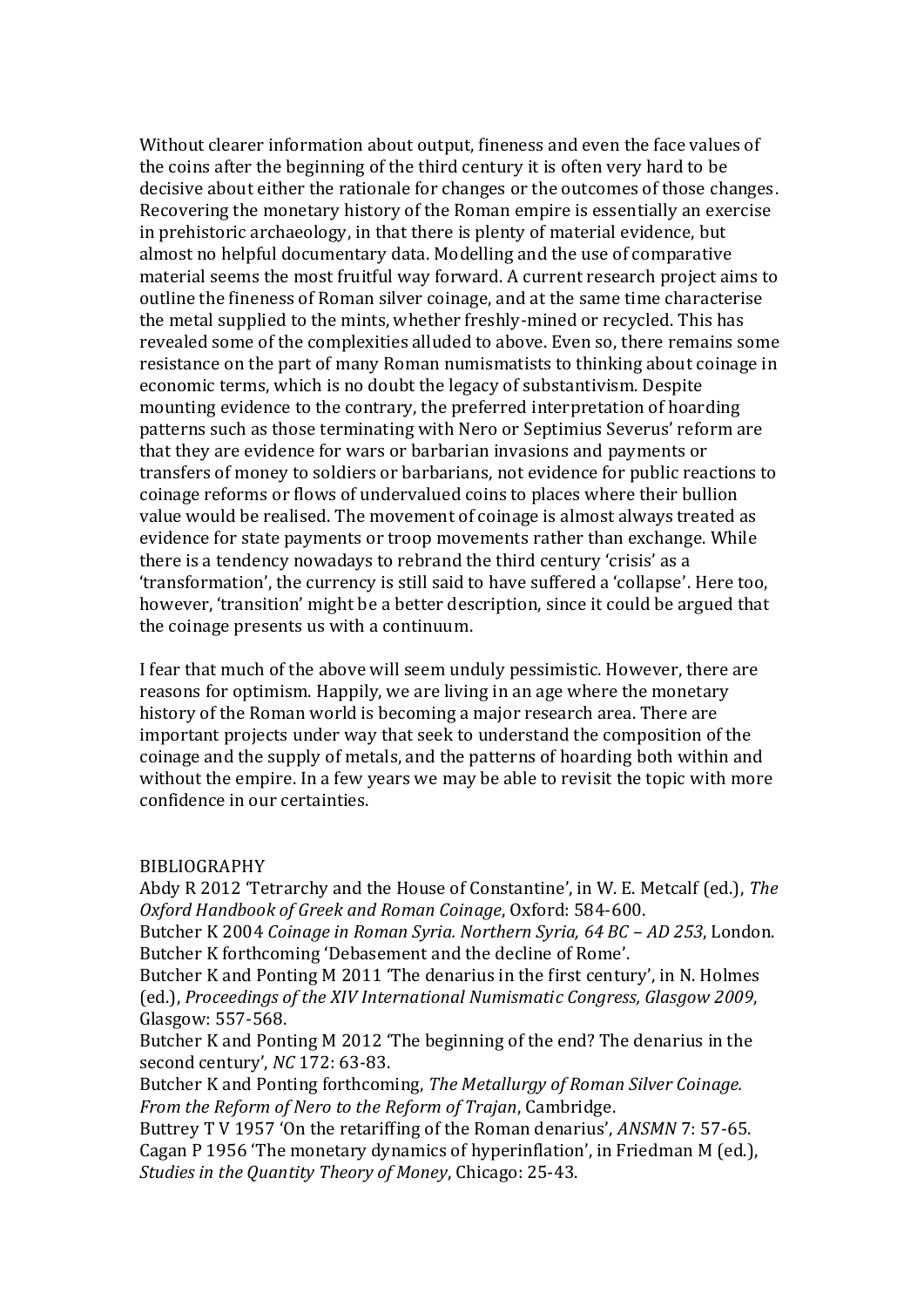Corbier M 2005 'Coinage, society and economy', in A K Bowman, P Garnsey, A Cameron (eds.) *The Cambridge Ancient History. Vol. 12: The Crisis of Empire, AD 193-337*, Cambridge: 393-439.

Carradice I 1983 *Coinage and Finances in the Reign of Domitian*, Oxford. Crawford M H 1970 'Money and Exchange in the Roman World', *JRS* 60: 40-48. Crawford M H 1975 'Finance, coinage and money from the Severans to Constantine', *ANRW* II.2: 560-593.

Crawford M H 1978 'Ancient Devaluations: A General Theory', in Mrozek S (ed.), *Les dévaluations à Rome*, I, Rome: 147-158.

De Cecco M 1985 'Monetary theory and Roman history', *Journal of Economic History* 45: 809-822.

Estiot S 2012 'The later third century', in W. E. Metcalf (ed.), *The Oxford Handbook of Greek and Roman Coinage*, Oxford: 538-560.

Ghey E 2014 *The Beau Street Hoard*, London.

Giesecke W 1938 *Antikes Geldwesen*, Liepzig.

Graser E R 1940 'Appendix: Diocletian's Edict on Maximum Prices', in Frank T *An Economic Survey of Ancient Rome*, Vol. V*. Rome and Italy of the Empire*, Baltimore: 307-421.

Hammond M 1946 'Economic stagnation in the early Roman empire', *Journal of Economic History*, Supplement 6: 63-90.

Harl K 1996 *Coinage in the Roman Economy, 300 BC to AD 700*, Baltimore. Harris V W 2008 'The nature of Roman money', in Harris V W (ed.) *The Monetary Systems of the Greeks and Romans*, Oxford: 174-207.

Hendy M F 1985 *Studies in the Byzantine Monetary Economy, c. 300-1450*, Cambridge.

Howgego C J 1990a 'Why did ancient states strike coins?', *NC* 150: 1-25. Howgego C J, Butcher K and Ponting M forthcoming 'Coinage and the Roman Economy in the Antonine Period: the View from Egypt', in *Mining, Metal Supply and Coinage in the Roman Empire*, Oxford.

Jones A H M 1970 *A History of Rome Through the Fifth Century. Volume II: The Empire*, New York.

Jones A H M 1974 *The Roman Economy*, Oxford.

Jones G D B 1980 'The Roman mines of Rio Tinto', *JRS* 70: 146-165.

Mattingly H 1927 *Roman Coins from the Earliest Times to the Fall of the Western Empire*, London.

Mattingly H and Sydenham E A 1923 *The Roman Imperial Coinage, Volume I. Augustus to Vitellius*, London.

Mommsen T 1860 *Geschichte des römischen Münzwesens*, Berlin.

Mommsen T 1873 *Histoire de la monnaie romaine, traduit de l'Allemand par le Duc de Blacas, et publiée par J. De Witte, membre de l'Institut, tome troisième*, Paris.

Rathbone D 1996 'Monetisation, not price-inflation, in third century AD Egypt?', in King C E and Wigg D 1996 *Coin Finds and Coin Use in the Roman World. The Thirteenth Oxford Symposium on Coinage and Monetary History, 25-27.3.1993*, Berlin: 321-339.

Rathbone D 2008b 'Nero's reforms of *vectigalia* and the inscription of the *lex portorii Asiae*', in Cottier, Crawford *et al.* 2008: 251-278.

Reece R 1987 *Coinage in Roman Britain*, London.